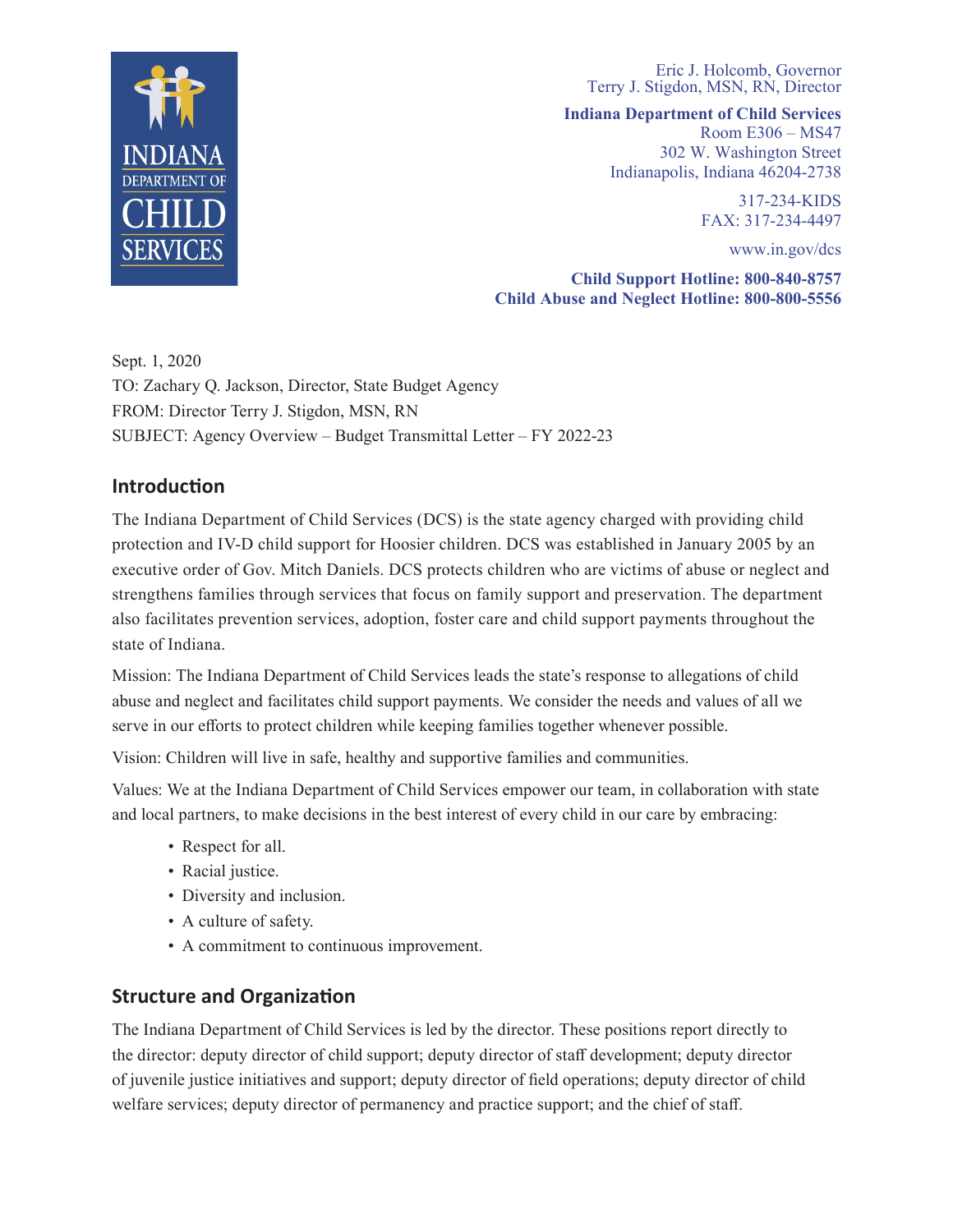DCS' infrastructure includes local offices that cover all 92 Indiana counties, organized into 18 geographical regions. In State Fiscal Year 2013, DCS created an additional region to encompass central office family case managers (FCMs) from the institutional assessment unit and the collaborative care unit, for a total of 19 regions. In 2010, DCS centralized its hotline operations in Indianapolis, and in 2013, added three regional hotline sites located in Blackford, Lawrence and St. Joseph counties. A fourth regional hotline site opened in Vanderburgh County in June 2014. This ensures callers receive assistance quickly when making a report and are not subject to long wait times.

The following is an overview of the programs DCS currently delivers to Hoosier children and families.

## **Assessments of Child Abuse & Neglect**

A primary responsibility of the Department of Child Services is to conduct assessments of allegations made to the Indiana Child Abuse and Neglect Hotline. In SFY 2020, the agency opened nearly 112,000 assessments, an average of roughly 9,300 per month. Assessments opened have steadily decreased each fiscal year since SFY 2018 as DCS has worked to ensure the agency provides the right care to the right child at the right time.

An assessment is initiated within 2 hours, 24 hours or 5 days, depending on the severity of the allegation. Conducting an assessment requires an FCM to interview all parties involved, including the alleged perpetrator and victim, the victim's parent(s), caregiver or guardian, report source (if known), other household members, relevant family supports and other witnesses. The FCM visits and inspects the home to ensure a safe environment, takes photos of any injuries and documents any issues or concerns. The timeline of an initial assessment varies widely based on the complexity of the allegation and the number of potential contacts that must be made (e.g., a child fatality case is significantly more involved than a neglect assessment), but FCMs complete most assessments within 40 days of the initial report made to the hotline.



**Assessments of Child Abuse and Neglect Opened by State Fiscal Year**

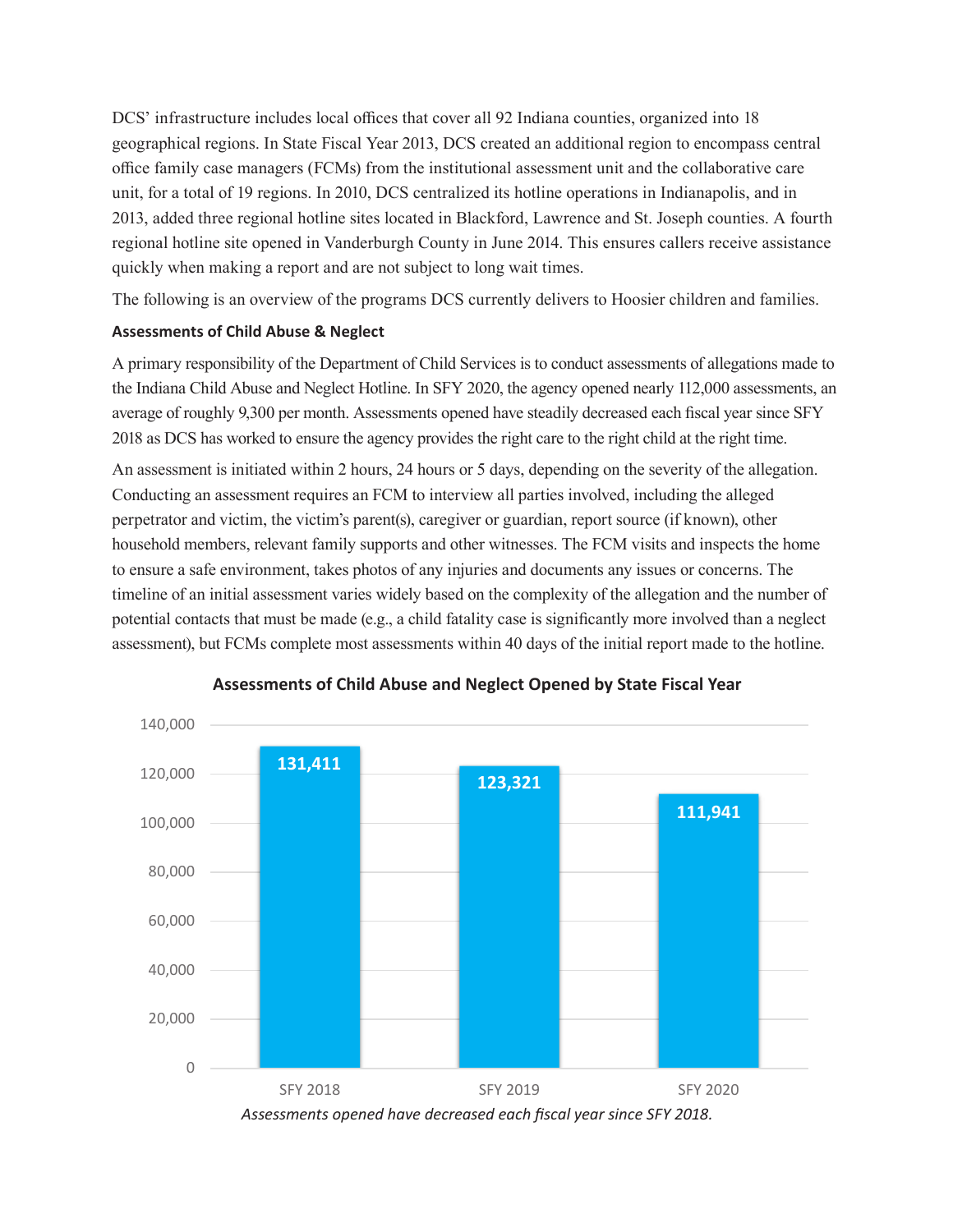#### **In-Home Care**

In-home services include a broad array of preservation and reunification services, including the agency's newly-implemented Family Preservation Services, designed to prevent the unnecessary removal of children from their home. Keeping children with their primary caregivers improves outcomes for them and reduces trauma and out-of-home placements. These services target families that are in crisis and are at risk of having their children placed into foster care. The comprehensive and evidence-based services funded through this program are delivered to families in their own homes and include education on child development and effective parenting; substance use disorder treatment; domestic violence services; family and individual mental health therapy; and concrete supports to families so children have safe, stable and secure housing. In addition to Family Preservation Services, DCS also funds reunification and adoption services and the Guardianship Assistance Program to help children who have been removed from their primary caregivers return safely to their families, or, when that is not possible, to find and support permanent adoptive families for them.

#### **Out-of-Home Care**

DCS values the opportunity for every child to grow up in their own homes, as long as they can do so safely. When working with a family, DCS strives to utilize services and community supports to allow children to remain safely with their caregivers, preventing the disruption and trauma of a removal. However, it is sometimes necessary to remove a child from the home, at least temporarily, to ensure the child's safety.

When children are removed from their homes, DCS utilizes a variety of placement options, including licensed and unlicensed relative placements, DCS and private foster homes, and residential treatment facilities. DCS utilizes out-of-home care only when there is no other alternative to ensure a child's safety and well-being from abuse or neglect.

## **Child Services Operations**

Child Services Operations includes DCS staff critical to carrying out the mission and activities associated with all other program areas. The Child Services Operations program is made up of five key areas:

- 1. **Child Welfare Field Operations** Local office child welfare staff (family case managers, supervisors, local office directors) provide services to abused and neglected children and their families. Family case managers (FCMs) and their supervisors are responsible for ensuring that each report of child abuse and neglect is assessed in a timely and thorough manner; additionally, they are responsible for case management and service referral for children and families who are involved in formal cases through the court system or informal adjustments that are approved by judges and monitored by the local office.
- 2. **Legal Operations** The legal team (staff attorneys, deputy chief counsels, chief counsels) provides legal representation for the agency to ensure the courts have all necessary information in order to determine a path to permanency that is in the best interest of the child. DCS attorneys at the local level handle all DCS court proceedings including CHINS cases, termination of parental rights cases, DCS-involved adoptions and administrative appeal cases.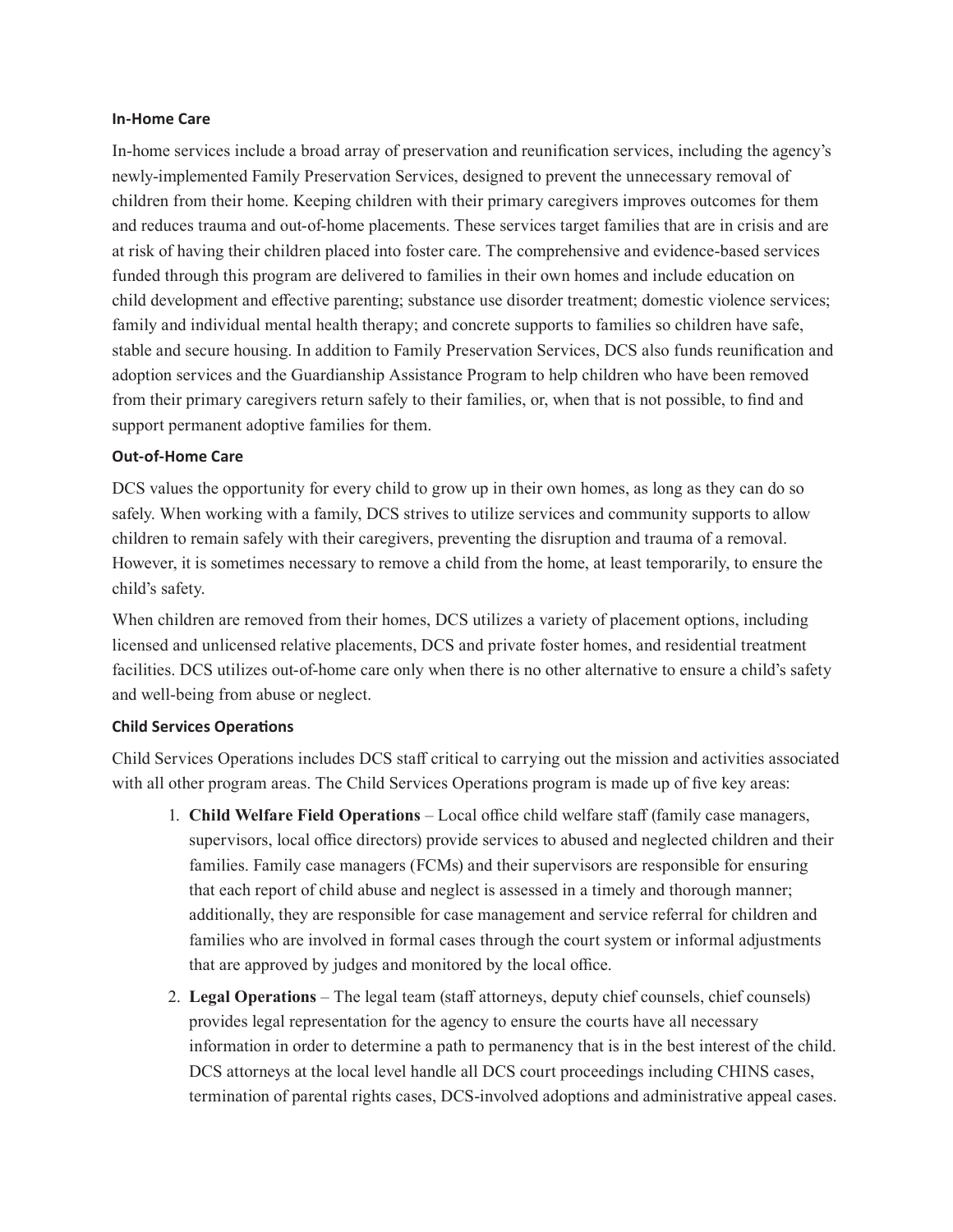- 3. **Central Office Staff Support** Central office divisions were established to oversee, manage and support the delivery of services and programs to abused and neglected children and their families and to children at risk of abuse or neglect. These divisions develop, implement and manage effective programs, policies and support tools for staff working with abused and neglected children and their families. Central office operations staff ensures compliance with federal, state and local laws regarding child abuse and neglect and administers federal grants and funding to support abused and neglected children and their families.
- 4. **Staff Development and Training** The child welfare training program delivers training to new and experienced child welfare staff and foster parents. The practice model team is housed in this division and is responsible for training all DCS staff on the practice model and its appropriate application. A fundamental tool of the practice model is the Child and Family Team Meeting (CFTM), which brings together all of a child's formal and informal supports to discuss the child's well-being case progress. CFTMs ensure all voices are heard, and a child's path to permanency has been vetted by all applicable parties. The division encompasses the agency's peer coach consultants, who are expected to assist DCS staff with fidelity, sustainability, and refinement of skills in promoting the practice model. The division also houses the agency's leadership advisors, who are responsible for facilitating trainings and building leadership capacity throughout the agency.
- 5. **Business Operations and Administration** This comprises all activities necessary to operate local offices, along with child abuse and neglect hotline locations.

#### **Permanency and Practice Support**

DCS believes that permanency for a child means a safe, stable home; family; love; unconditional commitment and lifelong support. In 2019, the division's adoption unit was expanded to offer further support to families seeking permanency through adoption, with the goals of ensuring the time between the termination of parental rights and adoption exceeds no more than one year. Additionally, the department believes that every youth exiting foster care should have at least one permanent connection with a caring, committed adult who will provide them with guidance and support as they make their way into adulthood, and DCS works diligently to connect those caregivers with resources to help them and the youth succeed. The permanency and practice support program includes access to services designed to remove inefficiencies, increasing the number of children achieving permanency through reunification, guardianship, adoption, or another permanent, planned living arrangement.

## **Older Youth Services**

The goal of the older youth services program is to help youth practice living interdependently by helping them to build their own lifelong supportive network of caring adults. The programs focus on the development of relationships as well as the necessary skills and knowledge required for youth to transition successfully out of the foster care system. The older youth services program includes independent living services (ILS), collaborative care, and voluntary services. ILS and collaborative care are sets of services and supports designed to assist older youth who are currently in foster care successfully achieve their case plan goal, which can include adoption, reunification, guardianship, or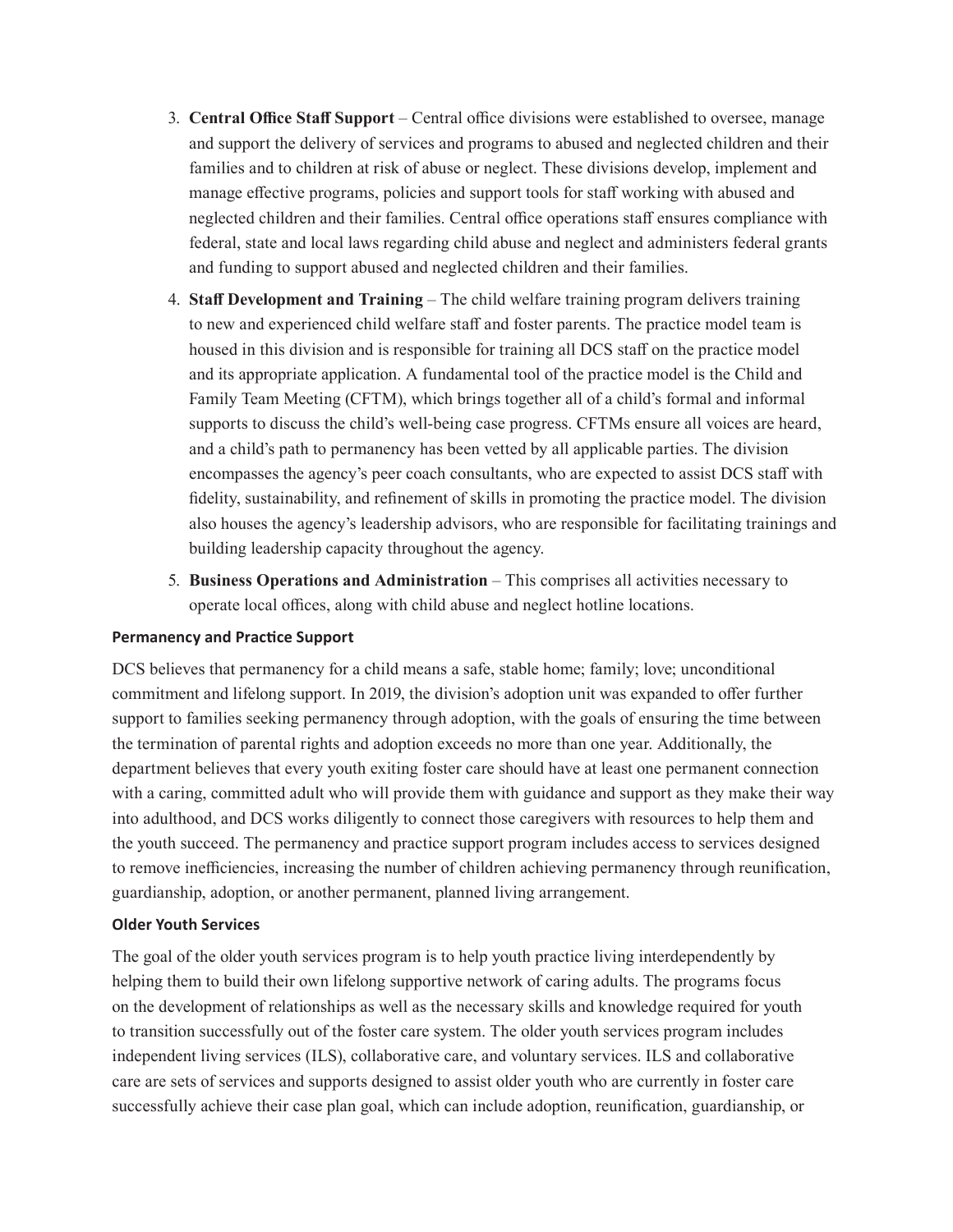independent living. These programs are primarily focused on helping those youth who are expected to turn 18 while in foster care to transition into self-sufficient adults, but the programs can be implemented concurrently with other goals like reunification, guardianship and adoption. Voluntary services are an array of services including case management, skill development, and concrete supports such as room and board assistance and help with college tuition for youth who are emancipated from foster care but are not yet 23 years old. All older youth services are individualized and flexible to help each youth develop their own path to successful adulthood, focusing on their education, career and relationships.

#### **Prevention**

The DCS prevention program includes a broad service array intended to prevent child abuse and neglect. The goal of all prevention services is to reduce the need for referrals to child protective services or involvement with the juvenile justice system. Services include Healthy Families Indiana and Community Partners for Child Safety, as well as primary prevention efforts through Prevent Child Abuse Indiana. In addition, delinquency prevention is provided by Youth Service Bureau organizations.

#### **Juvenile Justice**

The juvenile justice program includes the funding for services for children with pending delinquency matters and is ordered by local juvenile courts in Indiana. Pursuant to IC 31-15-2-7, DCS is the Indiana agency responsible for administering Title IV-E funds. Both child welfare services and juvenile delinquency (JD) services (both of which are eligible IV-E services) were historically funded at the county level. In 2008, as a part of property tax reform, funding for these services transferred from the county to the state. While responsibility for the case management associated with juvenile delinquency cases remain with local county probation departments, in order to retain the ability to claim federal reimbursement, funding to pay for JD services was transferred to DCS.

The juvenile justice program makes available to county probation departments all services within the DCS service array for use with the juvenile delinquency population. Services include placement in residential treatment facilities, licensed childcare agencies (group homes), foster care and community-based services.

## **Child Support**

Each state is federally required to have a "single and separate organizational unit" to administer Title IV-D child support services; in Indiana, the DCS Child Support Bureau (CSB) fills that role. CSB is responsible for paternity establishment; support order establishment (both child and medical support); modification, enforcement, and payment processing of child support. CSB maintains a cooperative agreement with county prosecutors who implement the program at the local level. CSB also has cooperative agreements with clerks of Circuit Courts and special hearing officers who adjudicate Title IV-D child support cases. The primary constituents for the child support program are as follows: custodial parties and non-custodial parents who have requested services; custodial parties of those who currently or formerly received TANF; and those with intergovernmental cases.

## **Strategic Solutions and Agency Transformation**

DCS is committed to continuous improvement and quality assurance by researching and evaluating agency policy and practice to identify areas for growth and methods to create and sustain a safe culture.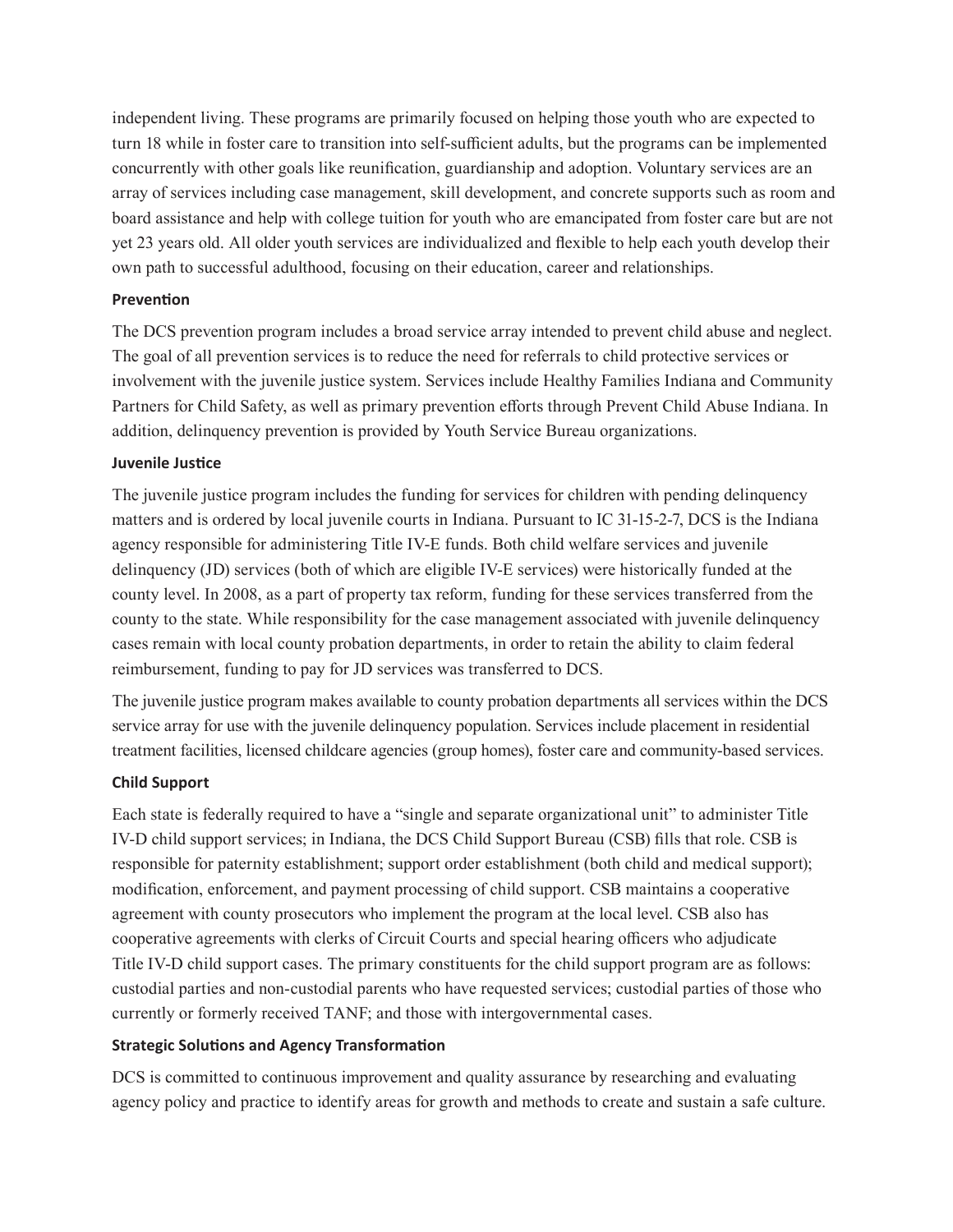The Strategic Solutions and Agency Transformation (SSAT) division spearheads continuous quality improvement efforts; quality assurance of services and casework; research and evaluation of services and policies; safe system improvement and safety culture support. This is accomplished by utilizing the principles of Lean, a business methodology aimed at eliminating waste to ensure processes are performed efficiently and effectively. DCS SSAT has adopted and implemented safety science in an effort to better understand the driving factors in child fatalities, near-fatalities and critical incidents. DCS SSAT has a team of dedicated research and evaluation staff that assists the agency in understanding the intersection of data and evidence in order to support best practices within child welfare.

# **Accomplishments & Challenges During FY 2020–2021 Biennium**

The following information reflects the department's accomplishments and challenges during the FY 2020–2021 biennium:

- **Agency turnover** A stable workforce is critical in child welfare and child support systems, and maintaining a force of skilled employees is an ongoing agency goal. DCS has seen great progress in this area and continues to push for lower turnover numbers. The rate of turnover in Calendar Year 2017 was 26.7%. In CY 2018, that dropped to 21.9%; in CY 2019, it decreased to 20.6%. In an effort to improve retention numbers, DCS has undertaken an agency-wide initiative to improve workplace culture. These efforts were born of a comprehensive assessment in 2018 by the Child Welfare Policy and Practice Group, which determined a culture of fear among staff members prevented employees from doing their best work. In SFY 2019, DCS adopted a series of engagement surveys to gauge the employee experience, allowing managers to make adjustments based on staff feedback. DCS has also recently implemented its TrustLine, a tip line allowing employees to anonymously report concerns within the agency so they can be promptly addressed. The agency also developed three staff-led advisory councils to ensure the voices of frontline staff are heard.
- **FCM caseloads** Pursuant to IC 31-25-2-5, DCS is required to ensure each region has enough FCMs to allow caseloads to be at not more than 12 active cases relating to initial assessments, including assessments of an allegation of child abuse or neglect; or 12 families monitored and supervised in active cases relating to ongoing in-home services or 13 children monitored and supervised in active cases related to ongoing services who are in out-of-home placements.

This is internally referred to as the 12/12/13 caseload standard.

DCS statewide compliance with the new 12/12/13 caseload standard went from 88% in July 2019 to 103% in July 2020.

• **Lean principles** – In the past year, DCS has committed to the principles of Lean, a business methodology aimed at helping employees work as efficiently and effectively as possible, eliminating wasteful processes that frustrate workers and the families we serve. DCS has committed to hosting Rapid Improvement Events to address problem areas; these four-day workshops allow a multi-disciplinary group of employees to analyze the current state of a process and determine its desired state, then revise the steps of the process involved as needed, immediately implementing solutions. Lean challenges the agency to complete a Value Stream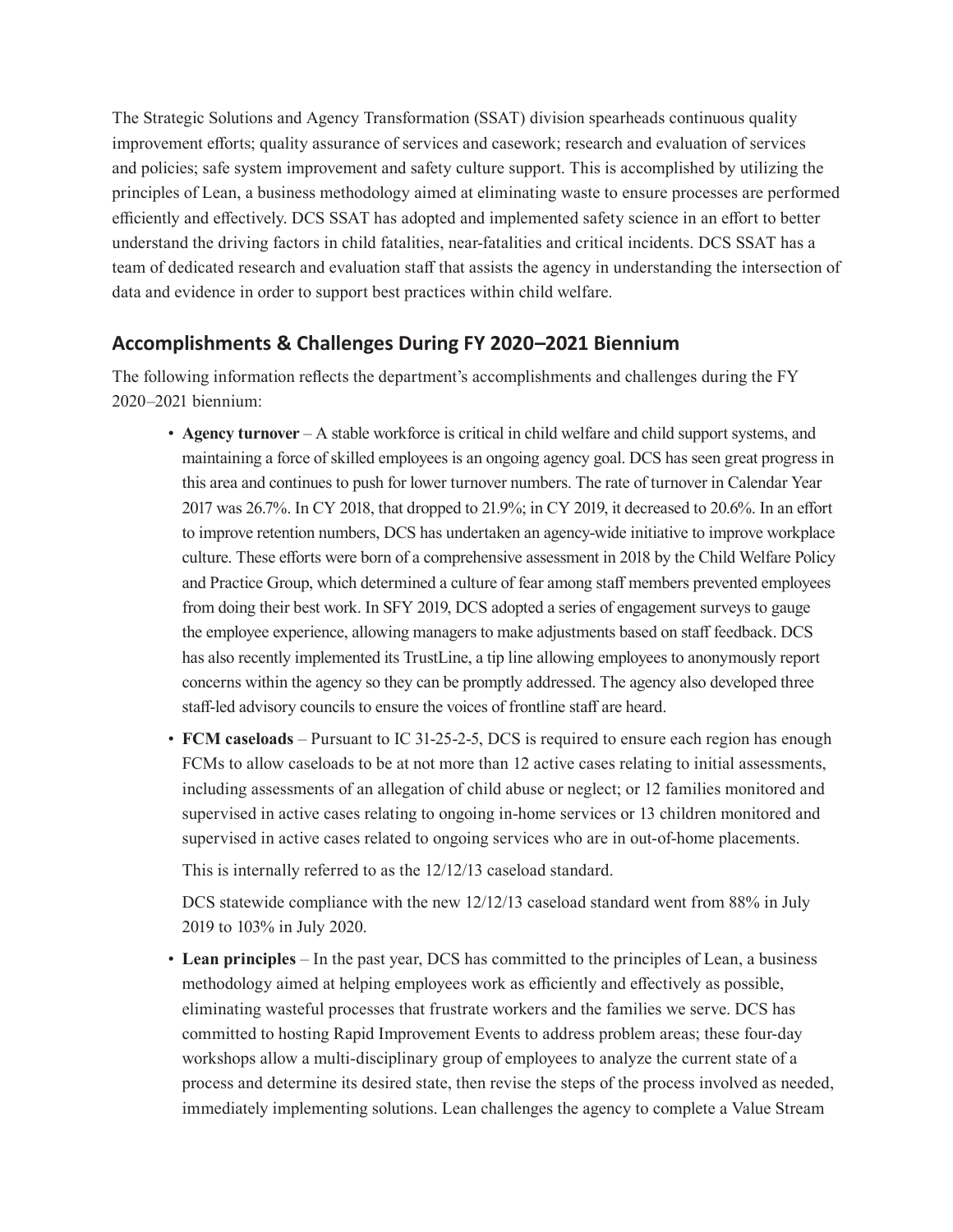Analysis (VSA) related to any area where the agency seeks to improve. The agency's first VSA focuses on the employee experience and was launched in August. Future VSAs will focus on the intake/assessment process and out-of-home placements.

- **Foster parent engagement** DCS continually seeks ways to better engage foster parents and ensure their voices are heard as we determine the best interest of the children in our care. The agency has created a portal specifically for foster parents, who now have 24-hour access to medical, school and court information about the foster children in their homes. The portal also contains resources for caring for children who have experienced trauma. In SFY 2019, DCS finalized its foster parent court report, a form that gives foster parents the opportunity to be heard in the courtroom, offering invaluable information to help judges make the best decisions possible in the interest of the child. The agency has also expanded its staff of foster parent specialists, who focus on licensing interested families interested in fostering. The specialists also serve as community liaisons, addressing community agencies and faith organizations, answering questions about fostering and educating others about how the community can support existing foster families. The division hosts biweekly meetings with Licensed Child Placing Agencies to ensure needs are being met and questioned, answered. A recent foster parent self-assessment helped the agency better understand the areas where foster parents feel they would benefit from more training. It garnered more than 200 responses.
- **Supervisor to Family Case Manager Ratio** The best child welfare systems are those in which supervisors have the time, knowledge and skill to develop and support excellent casework practitioners and recognize complex case situations. The Child Welfare League of America (CWLA) standard for front-line supervisors is one supervisor for every five employees. The DCS ratio went from 1:8.32 in September 2017 to 1:5.0 in October 2019, and the agency remains compliant with this best practice standard. Better oversight of FCMs and more thorough case management leads to better outcomes for children in care.
- **INvest** The Indiana Verification and Enforcement of Support (INvest) Project is currently in the planning phase. Prior to June 30, 2020, the INvest team procured Deloitte Consulting as the Design, Development and Implementation (DDI) vendor. Netlogx was procured as the Project Management Office (PMO) vendor. CSG Government Solutions was procured as the Quality Assurance (QA) vendor. KPMG was procured as the Independent Verification and Validation (IV&V) vendor. The INvest team attended training on agile development methodology, and execution to build the system using that methodology began Aug. 3, 2020. The INvest team also created an INvest Governance Manual that will guide the Project Management and System Development Life Cycle (SDLC) processes during the project. INvest will pilot in May 2022 and be fully implemented statewide by Nov. 30, 2022.
- **Safe System Improvement Tool** The Indiana Department of Child Services has hired a Safe Systems director to help the agency better identify factors contributing to child maltreatment using the Safe System Improvement Tool (SSIT). The SSIT, developed in Tennessee in 2015, provides organizations with a standardized process to systematically review critical incident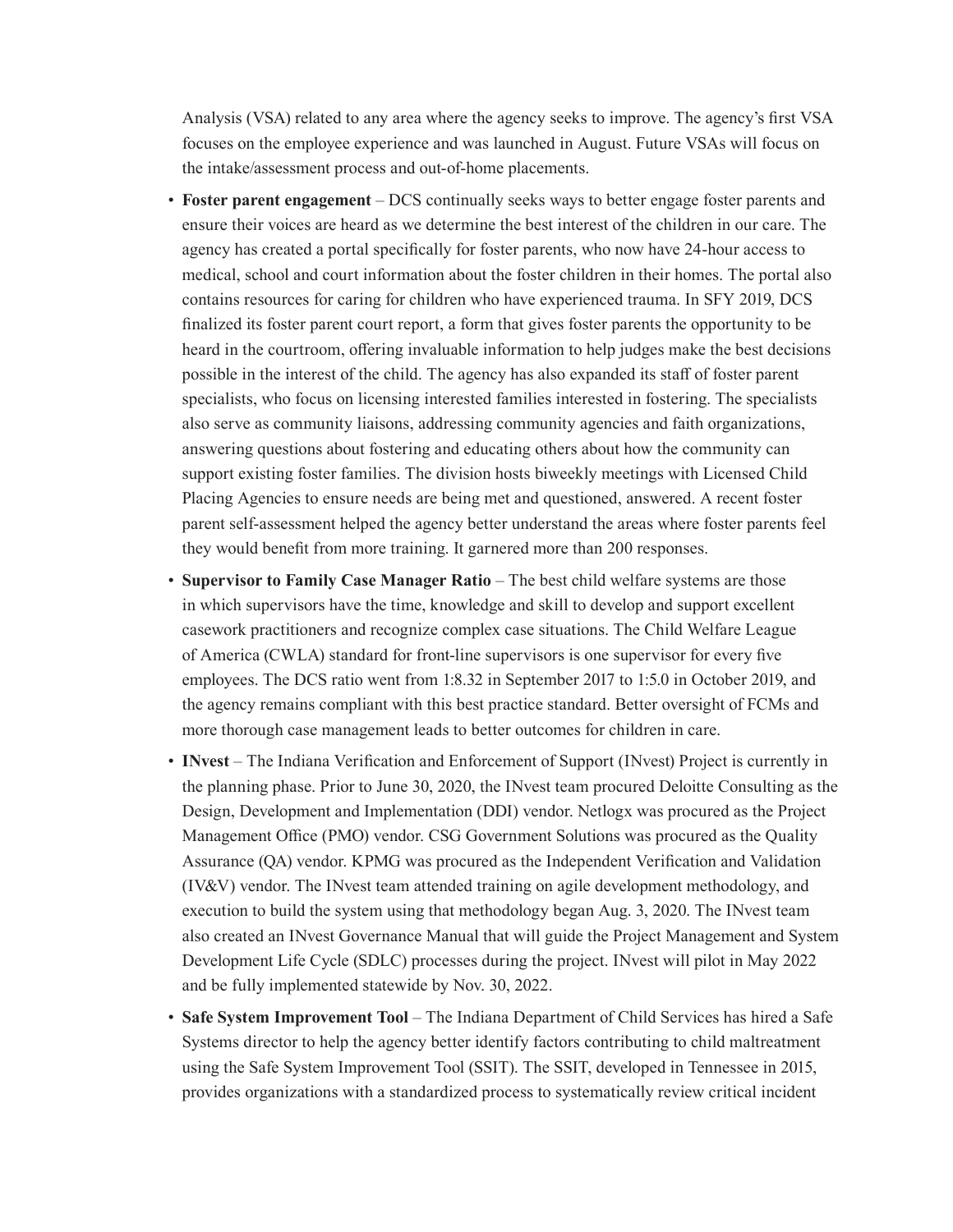reviews. The SSIT guides agency leaders as they assess a case from open to close, identifying factors that impacted success along the way. DCS uses the SSIT to analyze cases in which a child died or was seriously injured. The tool will increase the agency's ability to identify child welfare trends across Indiana, allowing DCS leaders to make changes to agency practice when needed to prevent critical incidents. The SSIT also promotes a climate of what leaders call psychological safety – an understanding among staff that issues can be addressed without placing blame – leading to better outcomes for children.

- **COVID-19 response** The department's mission with regard to child welfare is naturally interpersonal and interactive, which presented unique challenges as DCS adapted to the COVID-19 outbreak. Agency leadership immediately began to acquire needed personal protective equipment (PPE) to ensure those in-person interactions remained as safe as possible. The department also quickly issued guidance to transition many of the agency's face-to-face activities to virtual formats and deployed the use of COVID-19 screening questions when virtual interactions were not possible. During the COVID-19 outbreak, certain administrative child support enforcement actions were suspended to provide some level of relief for those individuals suffering from the economic consequences brought on by the virus. To prepare for future emergencies, CSB partnered with the Indiana Prosecuting Attorney's Council (IPAC) to develop guidance for essential child support services that would need to proceed in the event of a full or partial emergency shutdown.
- **Adoption services** In 2020, the number of adoption consultants in Indiana increased from seven to 19, and two supervisor positions were added. The positions were added to reduce time in care for children with a permanency goal of adoption. With the increased staff, the adoption consultant team is able to provide increased support and guidance to DCS staff as they work to achieve permanency for children though adoption. These staff members have received specific adoption training and are positioned to serve as adoption specialists to field staff and families seeking to adopt. They work to obtain permanency for children and encourage attachment services that are designed to help children and their new parent(s) develop lifelong family bonds. Other achievements of the adoption unit include an enhanced database allowing for better tracking of adoption inquiries made by families seeking to adopt and creation of a digital picture book of Indiana's Waiting Children. The adoption unit is working on a statewide rollout of the Adoption Rapid Permanency Review. The Rapid Permanency Reviews are designed not only to achieve permanency to a targeted group of children but to promote systematic change within the child welfare system by identifying barriers and implementing strategies to remove them.
- **Family Preservation Services** On June 1, 2020, DCS rolled out its Family Preservation Services. This program offers Hoosier families in-home services coordinated by a single provider. This promotes clear communication, enhanced stability and measurable data. Providers offer a full array of services aimed at keeping children in the home with their caregivers provided it is safe to do so. They are reimbursed through a per-diem model, allowing them to focus on outcomes rather than billable hours. Under Family Preservation Services, more Hoosier children will grow up with their families, which will be better-prepared to offer loving, safe care.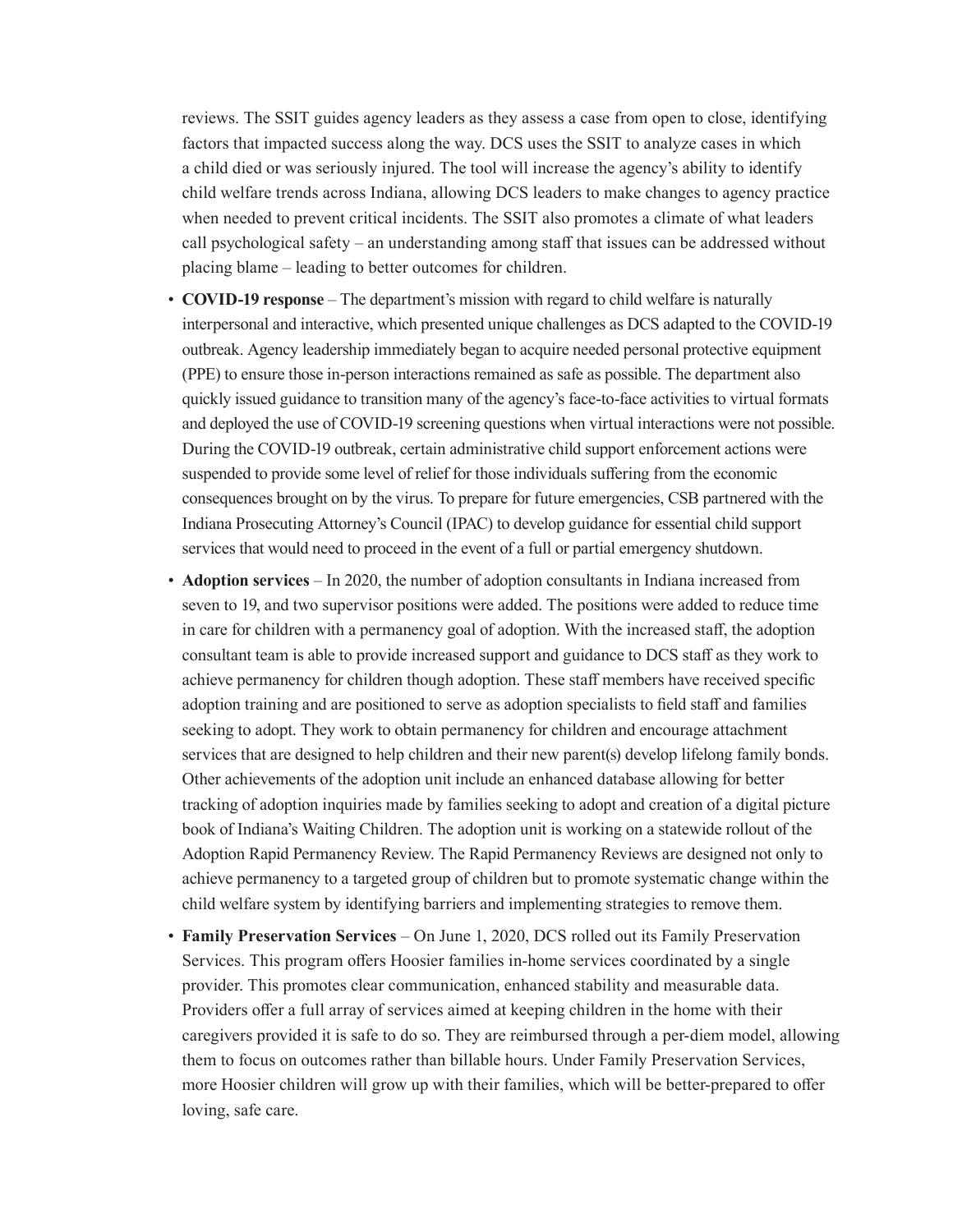## **Objectives for the FY 2022–2023 Biennium**

During the next biennium, DCS has eight primary objectives:

- 1. **Advance racial justice, equity and inclusion** DCS recognizes that disparities exist for children and families of color across child welfare and support systems, specifically in regard to the likelihood of agency involvement, quality of services provided and length of time to permanency. During this budget cycle, DCS will continue to implement its new Racial Justice, Equity and Inclusion Advisory Council, which serves as a starting point for analyzing child services to determine where and why inequities exist, both within the agency and in how the agency serves Hoosier families and children. The group will work to advance racial justice, equity and inclusion within the child welfare system. This work group comprises DCS staff, local and state leaders, and community organizations from across the state who can speak to the specific needs of their communities so we ensure our response is as diverse as the needs of those we serve.
- 2. **Improve employee retention** DCS aims to reduce turnover to 17.5% in CY 2020. DCS will enhance the current recruitment plan to remain competitive in the current job market and ensure a sufficient pool of qualified, competent and committed candidates.

The FCMs comprise the largest portion of the DCS team and are therefore a focus of many retention efforts. Having supervisor support appropriate for the workload is an important factor in retaining FCMs. CWLA best practice recommends a 1:5 supervisor-to-FCM ratio as best for providing the necessary coaching and staffing for cases. Mentors, peer coaches, regional training and competitive salaries all contribute to supporting the frontline work in the child welfare realm. A competitive career advancement program for front-line staff with a comprehensive leadership development program will reward the current staff in the child welfare field operations. Retaining the frontline staff will improve timeliness to permanency for children in care. The Employee Experience Value Stream Steering Team will drive the improvements that are necessary to improve the retention of DCS employees.

- 3. **Implement the principles of the Family First Prevention Services Act (FFPSA)** DCS plans to implement the principles of the FFPSA by Sept. 29, 2021. FFPSA is part of the Bipartisan Budget Act of 2018, signed into law on Feb. 9. One major area FFPSA will impact is the way Title IV-E funds can be used. Title IV-E funds previously could be used only to help with the costs of foster care maintenance for children in eligible placements; administrative expenses to manage the program; and training for staff, foster parents and certain private agency staff; adoption assistance; and kinship guardianship assistance. Now states with an approved Title IV-E prevention plan have the option to use these funds for prevention services that would allow children who are candidates for foster care to stay with their parents or relatives. Staying with their loved ones, provided it is safe to do so, supports better outcomes for children.
- 4. **Improve information technology for the Child Support Bureau** DCS will continue to move forward with replacing Indiana's statewide child support system (ISETS) with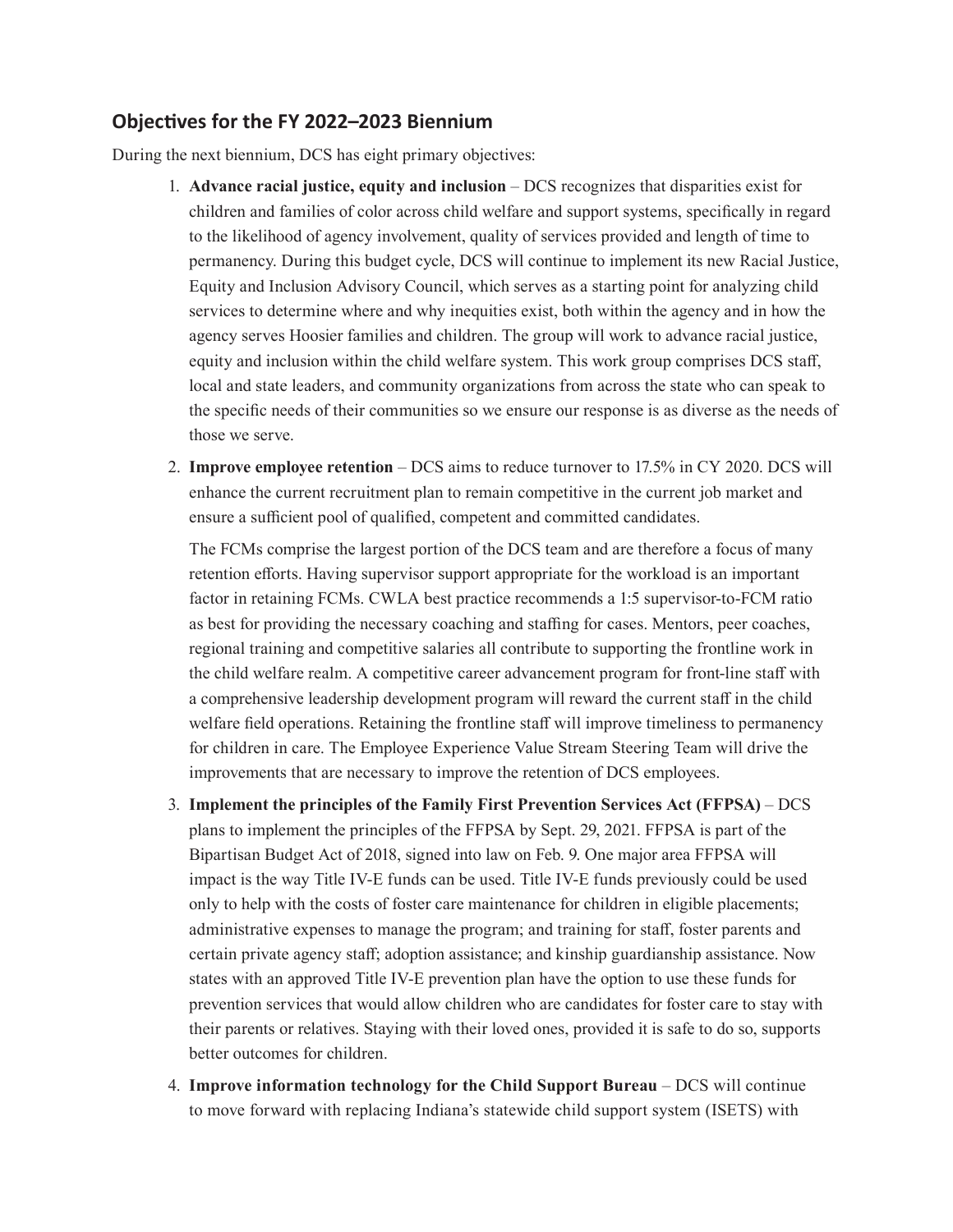INvest as noted above. INvest will allow the agency to take advantage of newer technology; provide a more user-friendly experience for child support workers as well as employers, custodial and non-custodial parents; meet federal program and security requirements. The project was due to move into the execution phase in August 2020. The project will be completed by Nov. 30, 2022.

- 5. **Enhance child welfare technology to support data-driven decision-making and best practices for child and family outcomes** – The Comprehensive Child Welfare Information System (CCWIS) Project is currently in the planning phase. Accenture was procured as the Design, Development and Implementation (DDI) vendor. The CCWIS DDI team started on Aug. 4, 2020. The CCWIS Project Management Office (PMO) team was recently selected and is expected to start by mid-September. The CCWIS team will also have Independent Verification and Validation (IV&V) on the project starting in October 2020. After the DDI team reviews the requirements and process-mapping completed by the CCWIS Organizational Design vendor, the CCWIS DDI team will begin development of the CCWIS project. The DDI team will have three sprint teams using an agile scrum methodology to replace Casebook functionality within the first 12 months of the project. The completion of CCWIS will position the agency to more effectively implement the principles of the Family First Preservation Services Act. Specifically, CCWIS will streamline the vendor reimbursement/claims process. CCWIS will be completed by July 31, 2022.
- 6. **Continue our Lean transformation** In this budget cycle, DCS will continue to implement the principles of Lean, a business methodology that increases value to the customer while eliminating waste in our processes. We will continue to identify processes that need our attention and hold Rapid Improvement Events (RIEs) to ensure we are completing tasks in the most effective and efficient way possible to serve Hoosier families and children. Our Lean transformation will make DCS into an agency of problem-solvers dedicated to continuous improvement.
- 7. **Create a culture of safety** DCS will continue to promote an atmosphere that fosters personal and professional growth by respecting those with whom we work and empowering employees to learn, make mistakes and implement change without fear of reprisal. We will continue to address issues reported to our DCS TrustLine, which allows anonymous reporting of agency issues so managers understand what is impacting the employee experience.
- 8. **Focus agency intervention** DCS recognizes that our agency's involvement with a family, specifically if we are required to remove a child from their home of origin, can cause trauma that could impact a child, lifelong. The agency will continue to evaluate its response to allegations of child abuse and neglect to ensure our staff is intervening to provide the right service to the right child at the right time. Our involvement should provide temporary placement only if needed and support Hoosiers as they seek to create a safe and healthy environment for the children in their care.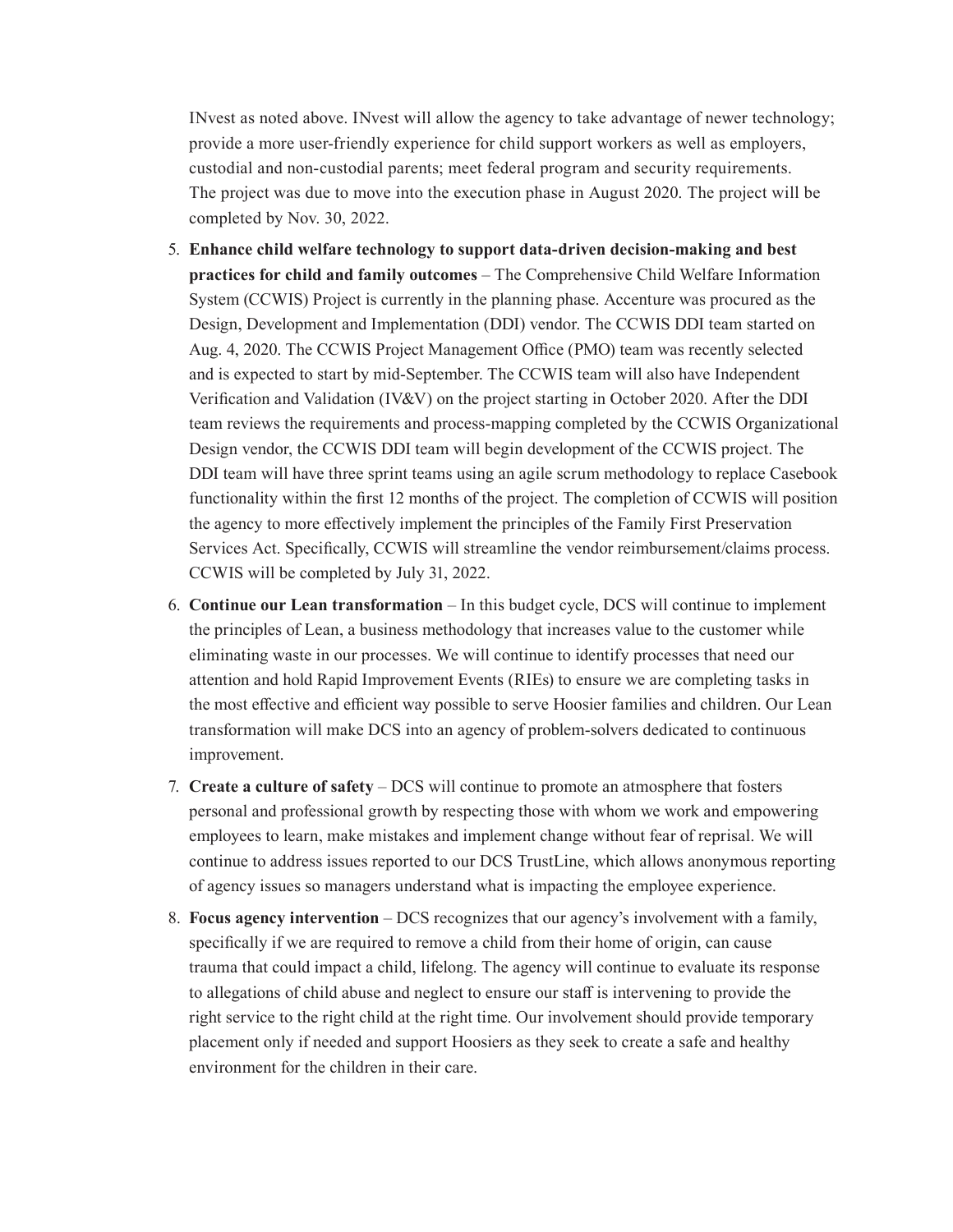# **Key Performance Indicators**

These metrics measure progress toward meeting DCS' mission to protect children from abuse and neglect, and to ensure their financial support.

• Percent of current child support collected: The amount of money collected for current support in Title IV-D cases divided by the total amount owed for current support in Title IV-D cases during the year ended each quarter.

```
- July 2020 = 66.39%
```
- $-$  Target = 66.7%
- Absence of repeat maltreatment: The percent of children with no substantiated maltreatment after DCS involvement in last 12 months.
	- $-$  June 2020 = 90.34%
	- $-$  Target = 95%
- Out-of-Home CHINS time to permanency: Percent of children in out of home placement achieving permanency in 24 months.
	- $-$  June 2020 = 67.5%
	- $-$  Target =  $85%$
- Placements per Child: The percent of children in out of home placements with two or fewer total placements.
	- $-$  June 2020 = 56.1%
	- $-$  Target =  $70\%$
- In-Home CHINS time to permanency: Percent of children that remained in the home achieving permanency within 12 months.
	- $-$  June 2020 = 75.2%
	- $-$  Target =  $87%$

# **Organization Chart**

See attachment.

# **Programs to be Reduced, Eliminated or Replaced**

No programs or services for children will be reduced, eliminated or replaced.

# **Reallocation of Funds**

No funds are planned to be reallocated.

# **FY 2022–2023 Initiatives**

DCS requests the following change package:

Restore DCS to 94% of SFY21 agency appropriation.